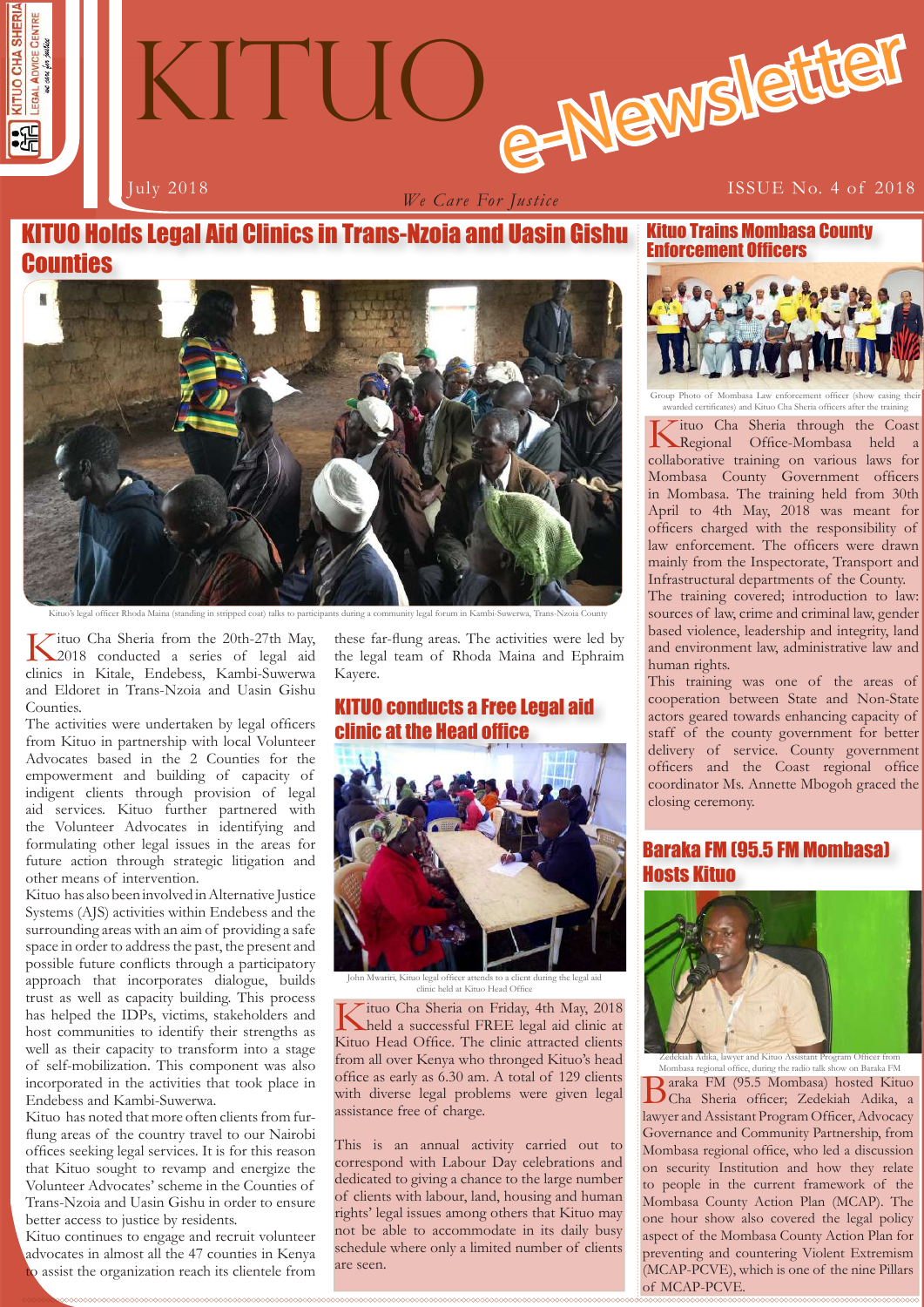#### **KITUO CHA SHERIA LEGAL ADVICE CENTRE** we care for justice

#### **UO Celebrates World Refugee Day 2018**



m taken during th the University of Nairobi grounds

Kituo Cha Sheria joined the World in commemorating the World Refugee Day marked every year on 20th June. The day that was celebrated at the University of Nairobi grounds brought together global citizens from all walks of life including refugees, refugee partner organizations, Government representatives and other non-state actors. They came together with refugees to pay tribute to the courage, strength, optimism, and resilience of women, girls, men and boys who are forced to flee their homeland under threat of persecution, conflict, and violence.

The groups represented during the celebration also committed to this year's theme "Include All, Empower All" with each speaker promising to stand together with refugees and work in solidarity to end the refugee crisis and find homes for displaced peoples worldwide.

Speaking during the event, Maj. (Gen) Dr. Gordon Kihalagwa, the Principal Secretary State Department

#### uo Hosts Mott Foundation Visitors



The Kituo cha Sheria team led by the acting Executive Director Annette Mbogoh (left, in blue coat) pose for a photo with the visitors from the Mott Foundation at the Head Office

Kituo Cha Sheria on Wednesday,<br>27th June 2018 hosted visitors from the Mott Foundation at the Kituo Head office in Nairobi. The three guests were led by Ms. Shannon L. Lawder, program director and programme officers Lorenzo M. Wakefield and Mamotshidisi Mohapi. The three from the Foundation's Access to Justice Program were received at Kituo by the acting Executive of Immigration and Citizen Services emphasized the government's commitment to finding durable solutions for refugees including voluntary repatriation to their country of origin in safety and dignity; resettlement to a third country and local integration in the country of asylum.

The United Nations High Commission for Refugees (UNHCR) representative in Kenya Mr. Raouf Mazou, thanked the government of Kenya for being an outstanding example to other countries by hosting a high number of refugees for over two decades.

Also present in the event were various artists including famous Kenyan gospel artist Mercy Masika who is currently the UNHCR High profile supporter, the Ag. Commissioner for Refugee Affairs Secretariat; Mr. Kodeck Mokori among others.

The entire Forced Migration Program (FMP) team from Kituo led by the program manager Ms. Clara Barasa attended the event.

Director, Ms. Annette Mbogoh. The visit was an opportunity for Kituo to showcase Kituo's programmatic work in promoting access to justice, explore potential areas of partnership and share experiences. The Mott Foundation has worked in empowering partners whose activities contribute to increased civic involvement by populations and strengthening communities around the world for over 90 years.

#### Key Upcoming Activities Jul - Aug 2018

- 1. Kituo Cha Sheria 45th Anniversary Celebration and FREE legal aid clinic- July
- 2. Vihiga Community paralegals refresher training-August<br>3. Alternative Justice Systems (AIS) Adjudicators and comp
- Alternative Justice Systems (AJS) Adjudicators and commissioners hand-over in Eldoret and Kisumu- July-August
- 4. NITA Advocates' Training-July-August
- Imarisha Haki project implementation and prisons training-July-August Legal Aid clinics with community justice centers in informal settlements - August
- 6. Kitui paralegal refresher training, radio talk show, legal aid clinic and documentation of successes-July
- 7. Turkana paralegal refresher training, radio talk show, legal aid clinics and documentation of successes – July
- Meru prison paralegal refresher training, access to justice day celebration and documentation of successes –July
- 9. Conducting of mobile legal aid clinics in 10 counties Nyahururu, Kitale, Makueni, Kerugoya, Kitui, Isiolo, Narok, Kajiado, Nyeri, Busia - July-August.
- 10. Phase 2 implementation of Alternative Justice Systems Project in Trans Nzoia, Kisumu and Eldoret – July-August
- 11. Nyeri prison paralegal refresher training, access to justice day celebration and documentation of successes – July
- Marereni (Kilifi) paralegal refresher training, legal aid clinic and documentation of successes-July
- 13. Court Users' Committee (CUC) meeting for Milimani, Makadara and Kibera Law Courts -July
- Forced Migration Program (FMP) community legal aid clinic in Ruiru -July
- 15. Forced Migration Program (FMP) staff team-building activity in Nairobi -July

#### Kituo Staff attend a Mental Health Workshop



Kituo staff during the mental health workshop at the Head Office

On 22nd June 2018 the psycho-social assistance project team, comprising of Heide Rieder, Emmah Nguli and Julietann Muchangi, carried out a one-day workshop on psychosocial wellbeing to the Kituo Head Office team.

The day-long event brought together staff from the various programs based at the Head Office as they discussed stress, its various causes, management and coping strategies for ultimate psychosocial wellbeing and good mental health.

The staff were taken through emotional awareness and ways of determining stress, the various stressors, stress response curve, stress relievers and steps to follow to in order to cope and remain of good Juliet mental health.

Finally the staff were taken through the process of creating a personal self care plan to manage themselves from stress since it is part of their life.

The Kituo head office team gave thanks to the Mental Health & Psychosocial Support (MHPSS) team for the workshop and hopes that this will help them manage their mental health better and possibly that of their clients as they continue with their human rights work.



Julietanne Muchangi, a Psychosocial Volunteer at FMP leads a session at the mental health workshop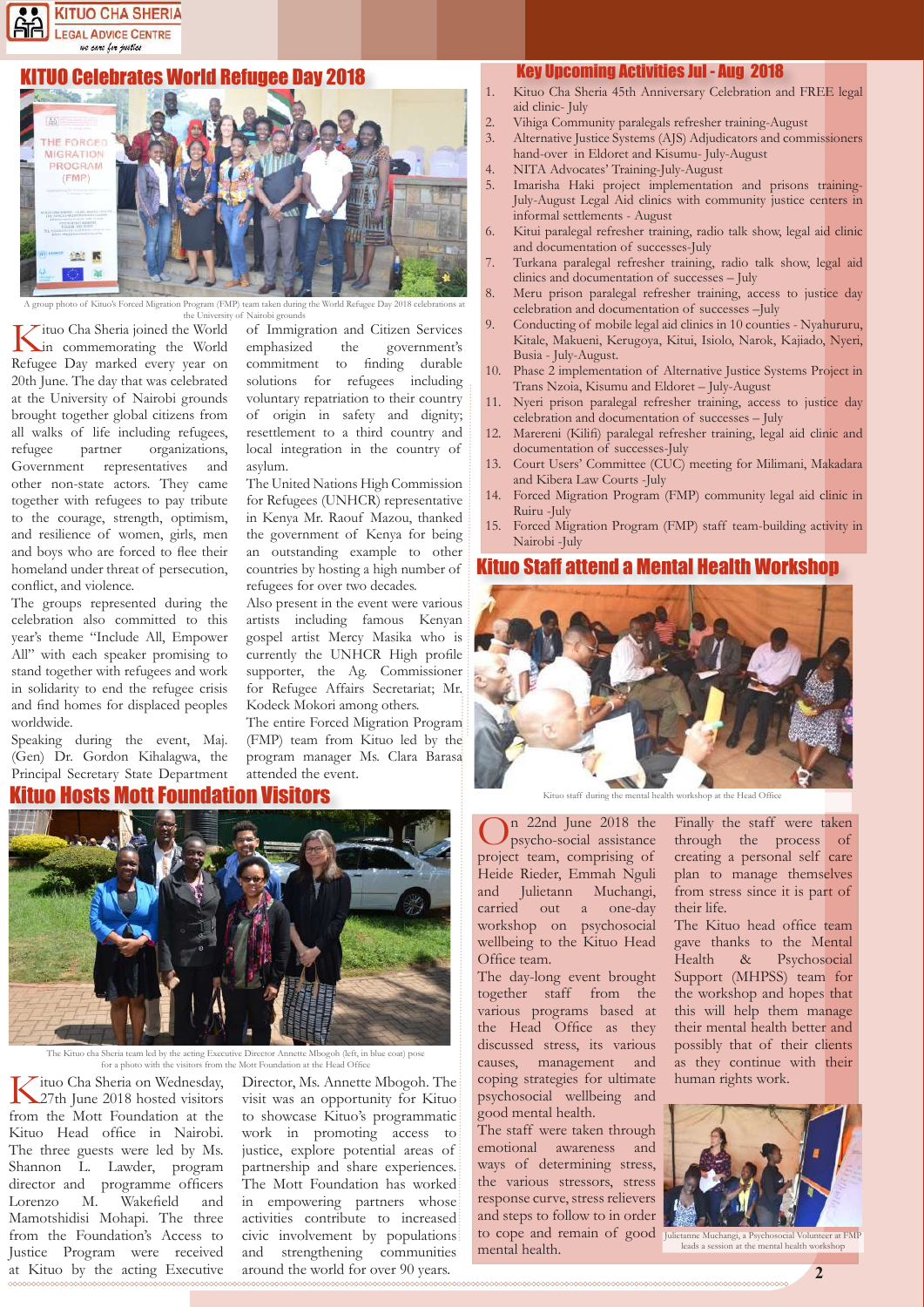#### Success Story - Mary Runyangi Muchafu



Mary Runyangi Muchafu (centre) receives her cheque from Kituo's advocate Ephraim Kayere at the

Head Office as Jairo Sila looks<br> **Fary Runyangi Muchafu is a** stating Mary Runyangi Muchafu is a middle-aged Kenyan woman who came to Nairobi over a decade in pursuit of gainful employment. Mary is an honest and hardworking Kenyan who worked as a domestic worker in the leafy suburb of Lavington, Nairobi while living in Kawangware.

The mother of five (5) was contracted on the 22nd November, 2016 and performed her duties with loyalty and diligence until 6th December, 2017 when her employer; one Mariama Sieh unfairly fired her.

Mary was dismissed in the most unfair manner without any notice being given to her or receiving her terminal dues. Lost and confused on how to handle this most unfair predicament; Mary was contemplating taking her school going children back to their rural home as her prospects of supporting them in her current state looked grim.

Fortunately, when she narrated her story to a friend in the neighbourhood who also works as a security guard in the suburbs of Nairobi; there was a glimmer of hope. The friend happened to have received pro bono legal representation from Kituo Cha Sheria in a similar matter previously. Mary had worked for the entire duration of her employment without leave including during public holidays and was instead met with threats of dismissal any time she requested a day off. Mary instead toiled in the Mariama household taking care of 4 children until the day she was dismissed and now was presenting her matter to a Kituo legal officer.

Once her case was reviewed and deemed meritorious; a demand letter was immediately served to her former employer clearly stating the employer's unjustified actions in four points- salary in lieu of notice; annual leave; service pay and compensation for unfair termination according to Kenya's labour laws.

The employer did not respond to the demand within the stipulated time and instead rubbished Mary's claim with more threats and scare tactics that she'd instead end up paying the employer.

Kituo's legal officers acting on mandatory instructions to institute legal proceedings from the client were ready to proceed to court and had duly served the employer when through their legal counsel they offered to settle the claim out of Court.

The offer being acceptable to our client- Mary Runyangi received a full and final settlement of Ksh. 32,000 in April, 2018.

A very thankful Mary who has since found employment elsewhere was grateful to all Kituo officers who assisted her in her pursuit of justice saying, "Nimesaidika! Asanteni sana", she said.

# Joan Nyongesa, Kituo advocate attending to a group of clients during the legal aid clinic held in Kayole,<br>
Nairobi<br>
SMS Sheria through on by – laws, upcoming W<br>
the Eorced Migration Refugee Day in June edu LEGAL QUESTION TO '00777333 **KITUO CHA SHERIA LEGAL ADVICE CENTRE** *we care for justice* MHAKI "haki mkononi"



### Kituo and Partners train Nairobi County Law Enforcement Officers on Refugee Protection



enforcement officers during the training by the Forced Migration Program (FMP) officers

Kituo Cha Sheria through the Forced Migration Office in collaboration with<br>the International Rescue the International Committee (IRC), the United Nations High Commission for Refugees (UNHCR) and the Refugee Affairs Secretariat (RAS) conducted training for Government Officials mainly charged with the responsibility of law enforcement on protection of refugees. The two days training took place at the Silver Springs Hotel, Nairobi from the 26th-27th June, 2018. Among those taking part in the training are various government administration officers including assistant county commissioners, chiefs and assistant chiefs being trained on protection of refugees. The enthralling

refugee law workshop with the government officials was particularly meant to sensitize them on refugee protection. The officers constructively exchanged ideas and views which can hopefully address relevant issues especially at the refugee camp level.

The workshop mainly aimed at strengthening knowledge and further awareness on the fundamentals of refugee<br>protection. documentation documentation issued to asylum-seekers/ refugees, detention, Court practices in Kenya and others which impact the lives of refugees in the country. Kituo Cha Sheria thanks to our partners IRC, RAS and UNHCR-Kenya for their partnership in the training.

# Kituo Conducts Legal Aid Clinic in Kayole,



Kituo Cha Sheria through<br>Forced Migration Forced Migration Programme (FMP) on 16th of May 2018 held a Legal Aid Clinic at the Universal Pentecostal Church Mission in Kayole targeting the refugee community living around the estate.

The objectives of the clinic were to inform participants on the role of Kituo Cha Sheria in protection and promotion of refugee rights in the country, sensitize clients  on by – laws, upcoming World Refugee Day in June, educate refugees on work and business permits and how to obtain them, screen clients as well as listening to individual legal issues at the end of the session.

These efforts were premised on the obligation to protect refugees in the country, in addition to alleviating their plight. A total of 86 clients with various legal issues were attended to.